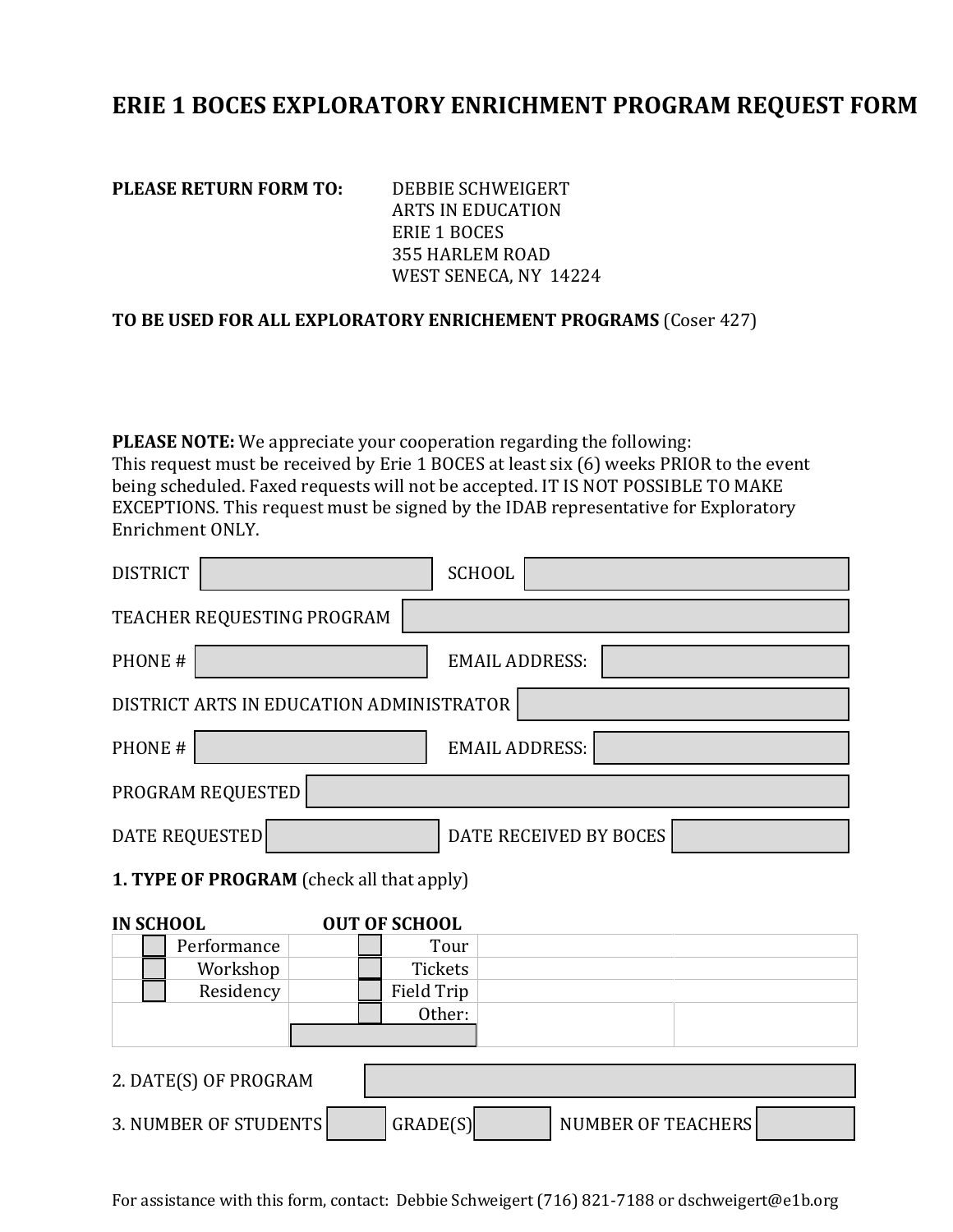4. **PREPARATION:** How will you and your students prepare for this program/activity?

**5. LEARNING TARGET/OUTCOMES:** Briefly describe what students will learn from this activity and the role the activity plays.

**6. CONTENT STANDARDS:** List all standards addressed by the program.

## **7. OTHER APPROPRIATE CURRICULAR CONNECTIONS** (if any)**:**